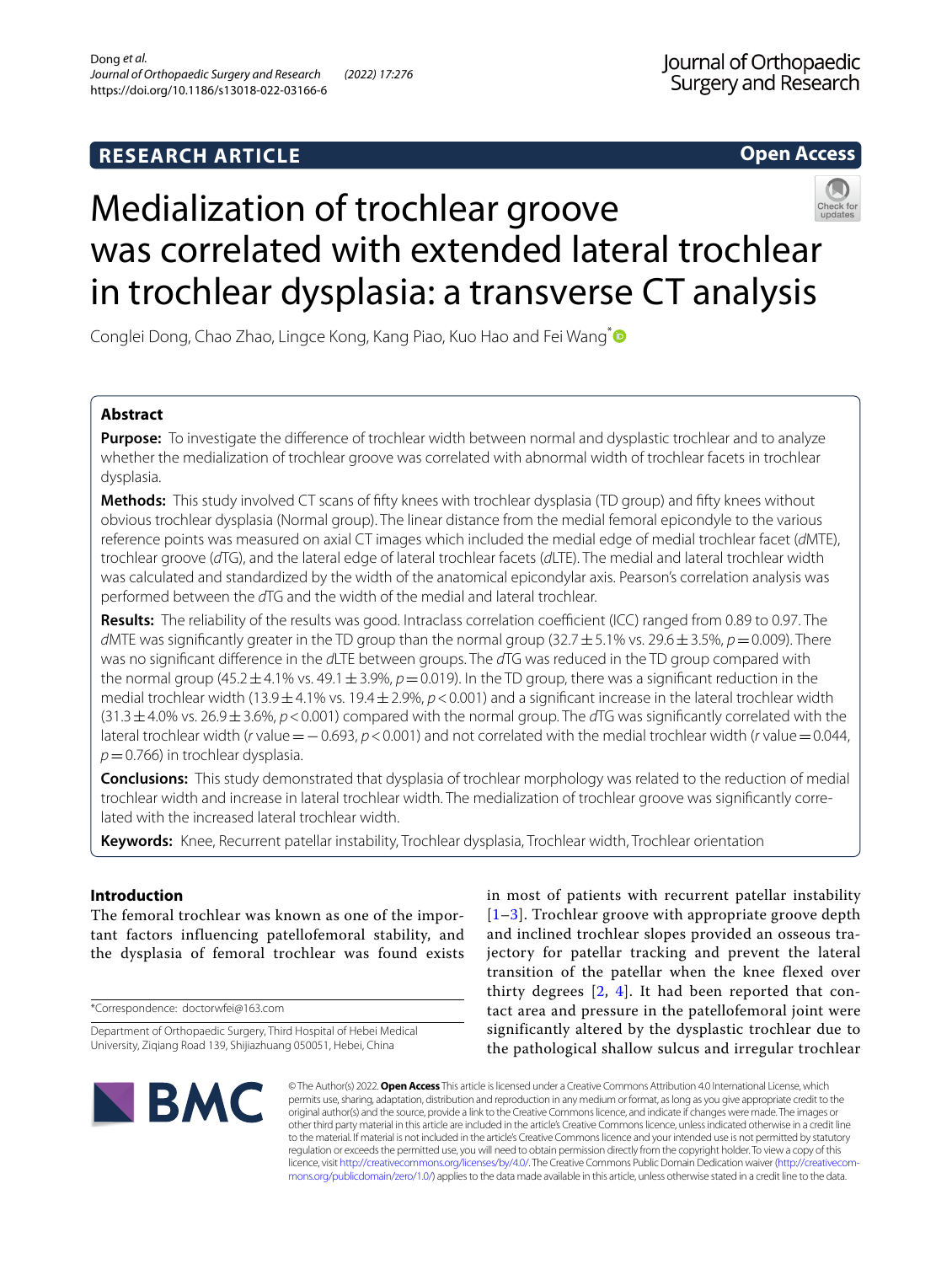facets [[5](#page-5-4)]. Methods on quantifying the abnormalities of trochlear dysplasia were diversiform in current studies [[2](#page-5-2), [6](#page-5-5), [7\]](#page-5-6). On axial images, trochlear with a sulcus angle greater than145° was considered a shallow trochlear sulcus [\[7,](#page-5-6) [8\]](#page-5-7). It was found that a lateral trochlear inclination of fewer than 11 degrees was an effective way in distinguishing trochlear dysplasia [[9,](#page-5-8) [10\]](#page-5-9). In individuals, the geometry of trochlear dysplasia had large variations and was difficult to be fully evaluated by angular measurements when the trochlear groove turned flat or convex  $[11]$  $[11]$  $[11]$ . The linear measurements measuring the sulcus depth and trochlear height were reported also reliable in quantifying trochlear dysplasia [\[12,](#page-5-11) [13\]](#page-5-12). The trochlear groove was not always symmetrical and neutral oriented in dysplastic trochlea [\[14](#page-5-13), [15\]](#page-5-14). Studies had shown that the distance between the trochlear center and posterior cruciate ligament insertion was decreased on axial images and indicated the trochlear groove was oriented medially in dysplastic trochlear compared with the healthy trochlear [[16\]](#page-5-15). Studies had also reported that the asymmetry of the medial and lateral trochlear facet increased with the severity of trochlear dysplasia [[7,](#page-5-6) [15](#page-5-14)]. One research suggested the ratio of medial and lateral trochlear facets less than 0.4 had nearly 100% sensitivity and 96% specificity in distinguishing trochlear dysplasia on MRIs [\[15\]](#page-5-14). Therefore, asymmetrical trochlear facets and medialized trochlear groove were also important morphological characteristics of trochlear dysplasia and may have potential impacts on the surgical treatments of osseous abnormalities, especially the preoperative planning of groove deepening trochleoplasty.

The purpose of this study was to investigate the difference of trochlear width between normal and dysplastic trochlear and to analyze whether the medialization of trochlear groove was correlated with abnormal width of trochlear facets in trochlear dysplasia. We hypothesized that the trochlear center was medialized in trochlear dysplasia due to the decreased width of the medial trochlear facet and increased width of the lateral trochlear facet.

# **Materials and methods Patients**

All procedures in this study were following protocols of the institutional review board, and the clinical data of consecutive patients who received surgical treatment due to recurrent patellar instability and trochlear dysplasia at our institutions from 2018 to 2021 were retrospectively analyzed. All patients had received one-millimeter slice CT scanning of the knee joint before surgery in the supine position and with the knee in extension and relaxed. Patients with the following conditions were excluded from this study: past surgery history of the knee joint, signs of knee osteoarthritis, skeletal immature, and incomplete CT data. The trochlear dysplasia was defined as a trochlear sulcus angle greater than 145° on axial CT scans [[3](#page-5-1)]. A total of ffty patients (38 females and 12 males with an average age of  $21.3 \pm 6.16$  years old) were included in this study. And ffty sex and age-matched patients with CT scans of the knee joint from the group of anterior cruciate ligament tear without trochlear dysplasia (sulcus angle<145°) and patellofemoral disorders (40 females and 10 males with an average age of  $22.5 \pm 6.48$  years old) were included as the normal group.

## **Radiological measurements**

All parameters were measured on the transverse computed tomography at the levels when the proximal trochlear facets got full exposure. The definition of the parameters is summarized in Table [1.](#page-1-0) The anatomical epicondylar axis (AEA) connecting medial epicondyle and lateral epicondyle was chosen as the transverse width of the distal femur. The medial edge of medial trochlear facet, the center of trochlear groove, and the lateral edge of lateral trochlear facets were selected as the landmark and the linear distance to the medial epicondyle parallel to the AEA was measured, respectively. The lowest point of trochlear groove on the axial CT image was selected as the trochlear center. The trochlear facets and sulcus were obvious to be identifed for the concave trochlear. For the fatted and convex trochlear, the researchers scrolled the adjacent slices to fnd the lowest point of the sulcus and

<span id="page-1-0"></span>**Table 1** Descriptions of the measurement methods

| <b>Parameters</b>                         | <b>Abbreviations</b> | <b>Definition</b>                                                                                                        |
|-------------------------------------------|----------------------|--------------------------------------------------------------------------------------------------------------------------|
| Anatomical epicondylar axis               | AFA                  | Line connecting the prominences of the medial and lateral epicondyles on axial view                                      |
| Linear distance of medial trochlear edge  | <b>dMTE</b>          | Linear distance from the medial epicondyle to medial trochlear edge parallel to the AEA                                  |
| Linear distance of lateral trochlear edge | $d$ l TF             | Linear distance from the medial epicondyle to lateral trochlear edge parallel to the AEA                                 |
| Linear distance of trochlear groove       | dTG                  | Linear distance from the medial epicondyle to the lowest point of the proximal troch-<br>lear groove parallel to the AEA |
| Medial trochlear width                    | wMT                  | Linear width of dTG minus dMTE                                                                                           |
| Lateral trochlear width                   | wLT                  | Linear width of dLTF minus dTG                                                                                           |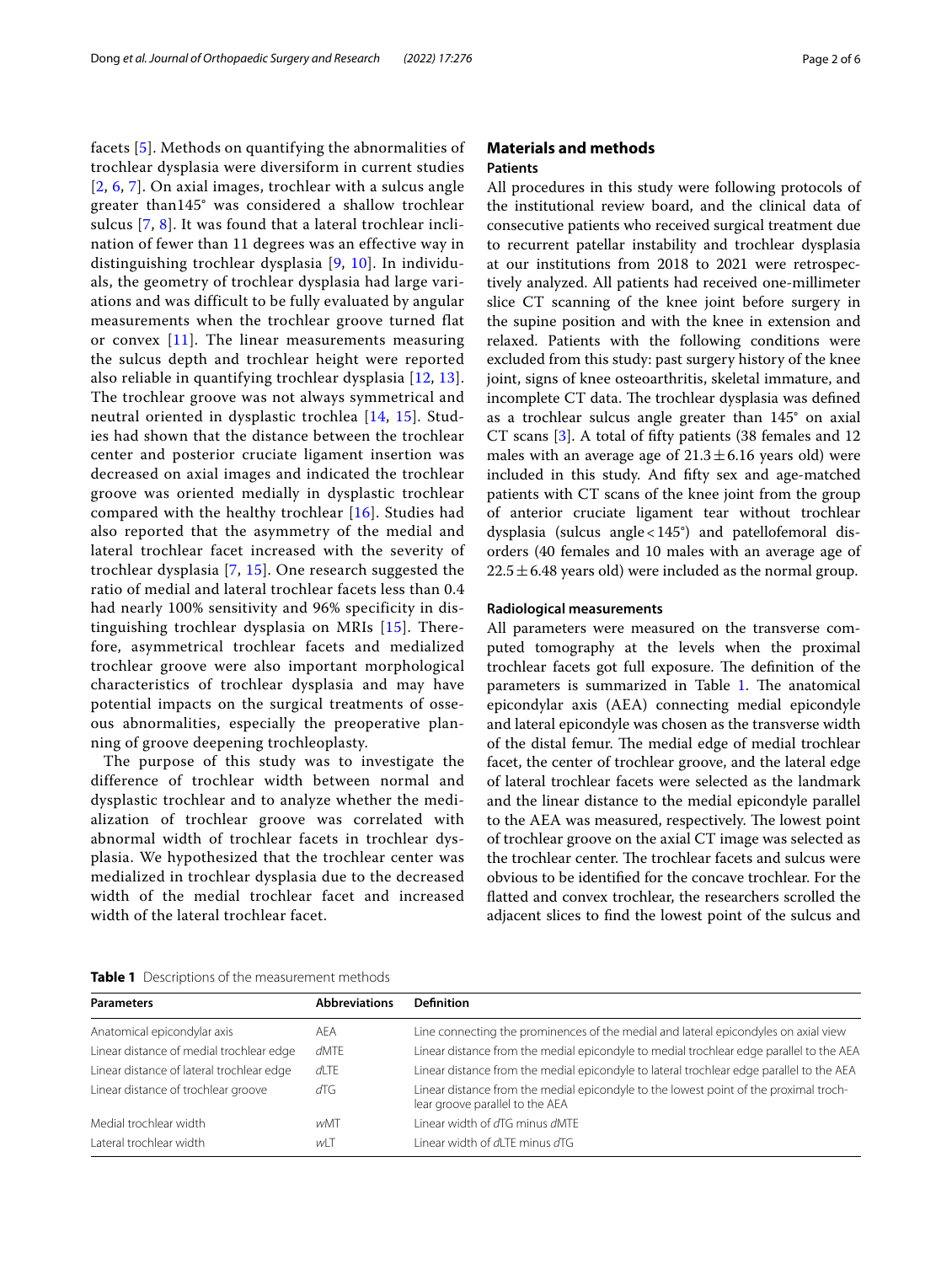trochlear edge. The width of medial and lateral trochlear facets was measured (Fig. [1\)](#page-2-0). All the measured values were standardized with the AEA width, respectively, and shown in percentages to reduce the impacts of individual variation.

# **Statistical analysis**

The Shapiro–Wilk test was performed to test the normality of the measurements in this study. All measurements were in line with the normal distribution and present by mean and standard deviation. The statistical significance between groups was tested using two independent sample *t* test (SPSS, v24.0, IBM, Armonk, USA). The post hoc analysis of this study showed an efect size of 0.3, a power of 0.6 for the correlation analysis, and an efect size of 0.5, a power of 0.8 for the *t* test (G\*Power, v.3.1, Dusseldorf,



<span id="page-2-0"></span>epicondylar axis; *w*MT, Width of medial trochlear facet; *w*LT, Width of lateral trochlear facet; the *d*MTE, Linear distance of the medial trochlear edge; the *d*LTE, Linear distance of the lateral trochlear edge; and *d*TG, Linear distance of the trochlear groove

Germany) [[17](#page-5-16)]. Statistical signifcance was set at a *P* value of less than 0.05. Two experienced surgeons repeated the measurements of randomly selected 30 cases independently with an interval of four weeks. The reliability of the measurements was evaluated using the intraclass correlation coefficient (ICC). The results of ICC indicated poor agreement when ranged from 0 to 0.2, fair from 0.21 to 0.4, moderate from 0.41 to 0.6, substantial from 0.61 to 0.8, excellent from 0.81 to 1.0. The correlation between the parameters was analyzed using Pearson's correlation coefficient. The results of the correlation coefficient were distributed from  $-1$  to 1, and classified as the following: strong (0.6 to 0.8), moderate (0.4 to 0.6), or mild (0.2 to 0.4).

# **Results**

The reliability of the results was good (ranged from 0.89) to 0.97) (Table [2\)](#page-2-1).

In the TD group, there was a signifcant reduction in the medial trochlear width  $(13.9 \pm 4.1\% \text{ vs. } 19.4 \pm 2.9\%$ ,  $p$ <0.001) and a significant increase in the lateral trochlear width (31.3±4.0% vs. 26.9±3.6%, *p*<0.001) compared with the normal group. The dMTE was signifcantly greater in the TD group than the normal group  $(32.7 \pm 5.1\% \text{ vs. } 29.6 \pm 3.5\%, p=0.009)$ . There was no signifcant diference in the *d*LTE between groups  $(77.9 \pm 3.2\% \text{ vs. } 76.0 \pm 5.7\%, p = 0.068)$ . The dTG was reduced in the TD group compared with the normal group  $(45.2 \pm 4.1\% \text{ vs. } 49.1 \pm 3.9\%, p=0.019)$ . The *d*TG was signifcantly correlated with the lateral trochlear width (*r* value=−0.693, *p*<0.001) and not correlated with the medial trochlear width  $(r \text{ value}=0.044,$  $p=0.766$ ) in trochlear dysplasia (Figs. [2](#page-3-0) and [3\)](#page-3-1). Results of the measurements are shown in Table [3](#page-3-2).

# **Discussion**

The findings of this study confirmed our hypothesis that the width of medial and lateral trochlea was altered and the trochlear center was medialized in trochlear dysplasia measured by linear measurements. Compared with normal trochlear, the width of medial trochlea was

## <span id="page-2-1"></span>**Table 2** The reliability of the results

| <b>Parameters</b>                         | Interrater ICC (95% CI)   | Intra-rater ICC (95% CI)  |
|-------------------------------------------|---------------------------|---------------------------|
| Width of anatomical epicondylar axis      | $0.935(0.934 \sim 0.966)$ | $0.977(0.964 \sim 0.987)$ |
| Width of medial trochlear facet           | $0.945(0.941 \sim 0.962)$ | $0.946(0.923 \sim 0.967)$ |
| Width of lateral trochlear facet          | $0.929(0.933 \sim 0.965)$ | $0.938(0.929 \sim 0.945)$ |
| Linear distance of medial trochlear edge  | $0.920(0.911 \sim 0.944)$ | $0.933(0.914 \sim 0.954)$ |
| Linear distance of lateral trochlear edge | $0.940(0.912 \sim 0.955)$ | $0.956(0.934 \sim 0.977)$ |
| Linear distance of trochlear groove       | $0.890(0.875 \sim 0.934)$ | $0.923(0.910 \sim 0.944)$ |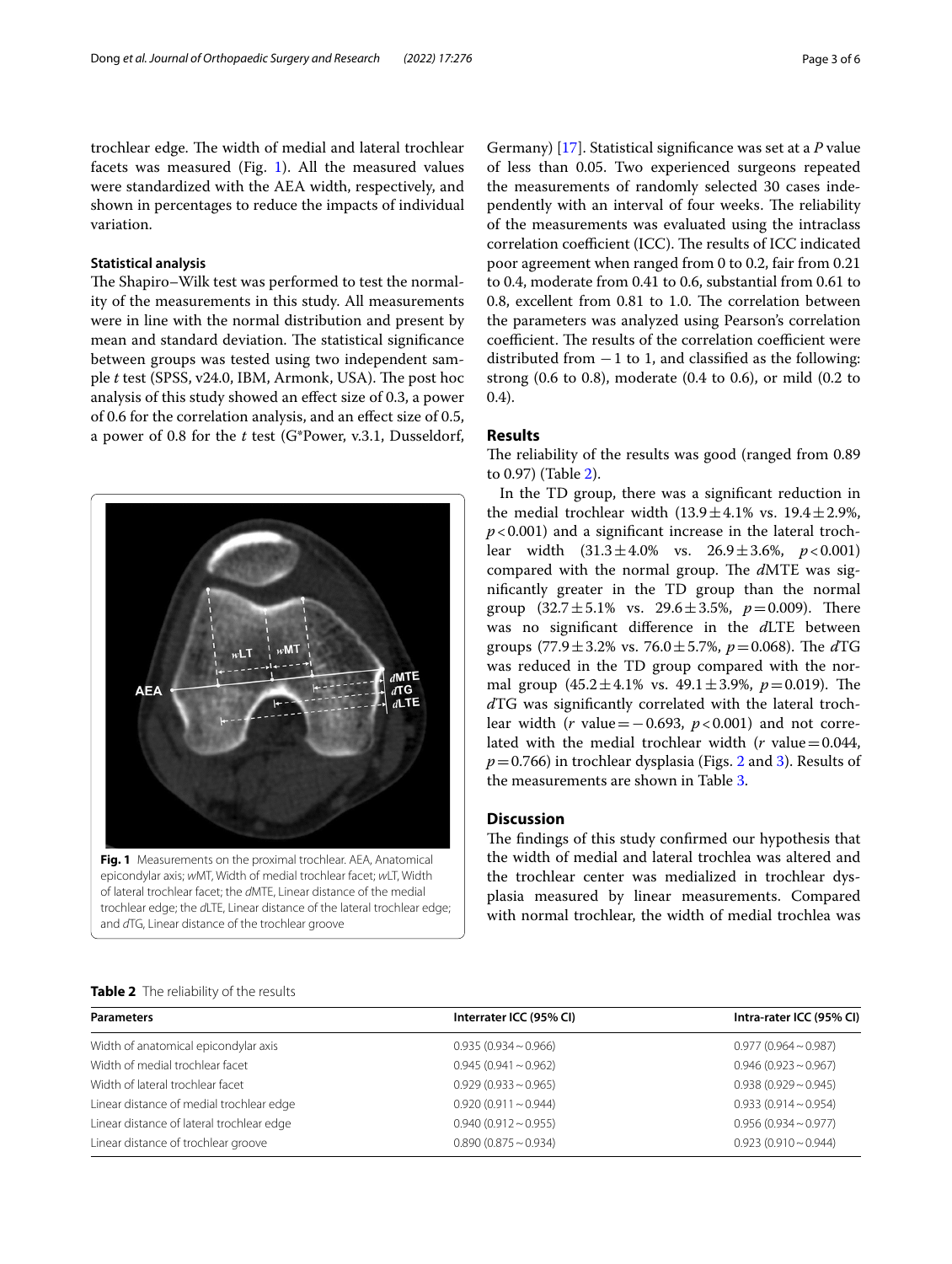

<span id="page-3-0"></span>

<span id="page-3-2"></span><span id="page-3-1"></span>**Table 3** Results of the measurements

|                         | TD group (%)    | non-TD group (%) | p value |
|-------------------------|-----------------|------------------|---------|
| $d$ MTF                 | $32.7 + 5.1$    | $79.6 + 3.5$     | 0.009   |
| dTG                     | $45.2 + 4.1$    | $49.1 + 3.9$     | 0.019   |
| $d$ l TF                | $77.9 + 3.2$    | $76.0 + 5.7$     | 0.068   |
| wMT                     | $13.9 + 4.1$    | $19.4 + 2.9$     | < 0.001 |
| wІТ                     | $31.3 + 4.0$    | $76.9 + 3.6$     | < 0.001 |
| Medial-Lateral<br>ratio | $0.45 \pm 0.17$ | $0.73 + 0.14$    | < 0.001 |

*d*MTE, Linear distance of the medial trochlear edge parallel to the AEA; *d*LTE, linear distance of the lateral trochlear edge parallel to the AEA; *d*TG, linear distance of the trochlear groove parallel to the AEA; *w*MT, medial trochlear width; *w*LT, lateral trochlear width; and Medial–Lateral ratio, the ratio of wMT and wLT.

signifcantly reduced in dysplastic trochlear, and the width of lateral trochlear was signifcantly increased. The distance of the medial edge of the trochlear facet relative to the medial epicondyle was increased in the TD group which indicated the narrowness of the medial trochlear facet. There was no significant difference in the distance of the lateral edge of trochlear facet between groups. Additionally, in the TD group, the medialization of the proximal trochlear groove was correlated with the increase in the lateral trochlear width.

The medial hypoplasia of trochlear facets featured with a fattened medial slope was recognized as one of the most distinctive features of trochlear dysplasia. Researchers had quantifed the morphology of distal femur condyle and found that the decreased medial condylar height and width related to the hypoplastic medial trochlear were the major deformities of trochlear dysplasia [\[13](#page-5-12)]. The reduced medial trochlear found by our study was consistent with the previous fndings. In addition, the increased distance between the medial epicondyle and medial trochlear edge proposed that the hypoplasia of medial trochlear may be started from the medial edge of the trochlear facet.

In individuals, geometry of the dysplastic trochlear was complicated to be evaluated quantitatively  $[18]$  $[18]$ . The anterior condylar height and trochlear groove depth were commonly used measurements to quantify the morphology of trochlear dysplasia [[7](#page-5-6)]. Ferlic et al. had reported excellent reliability of the linear measurements in quantifying the dysplastic trochlear [\[12](#page-5-11)]. Some researchers had reported that a trochlear depth of less than 3 mm and a medial-to-lateral facet ratio of less than 40% were considered pathological in trochlear dysplasia [\[15\]](#page-5-14). In this study, the tangent distance of trochlear edge and trochlear width was assessed relative to the anatomical transepicondylar axis. Compared with measuring the length of inclined trochlear slope, these measurements with the reference of medial epicondyle may directly refect the relative orientation of the trochlear on the distal femoral condyle.

A tibial tubercle-trochlear groove distance of greater than 20 mm was commonly used as a surgical indicator for the medialization tibial tubercle osteotomy. Some people reported that increased tibial tuberosity-trochlear groove (TT-TG) distance was due to the medialization of trochlear groove by measuring the distance between the trochlear groove and the tibial landmarks [[16\]](#page-5-15). Some literature supported that the TT-TG distance was greater in recurrent patellar dislocation, but the extent of tibial tubercle lateralization was not substantial  $[19]$  $[19]$ . The various reference points measuring the trochlear groove raised a problem that whether medialization of trochlear groove was caused by the trochlear dysplasia or by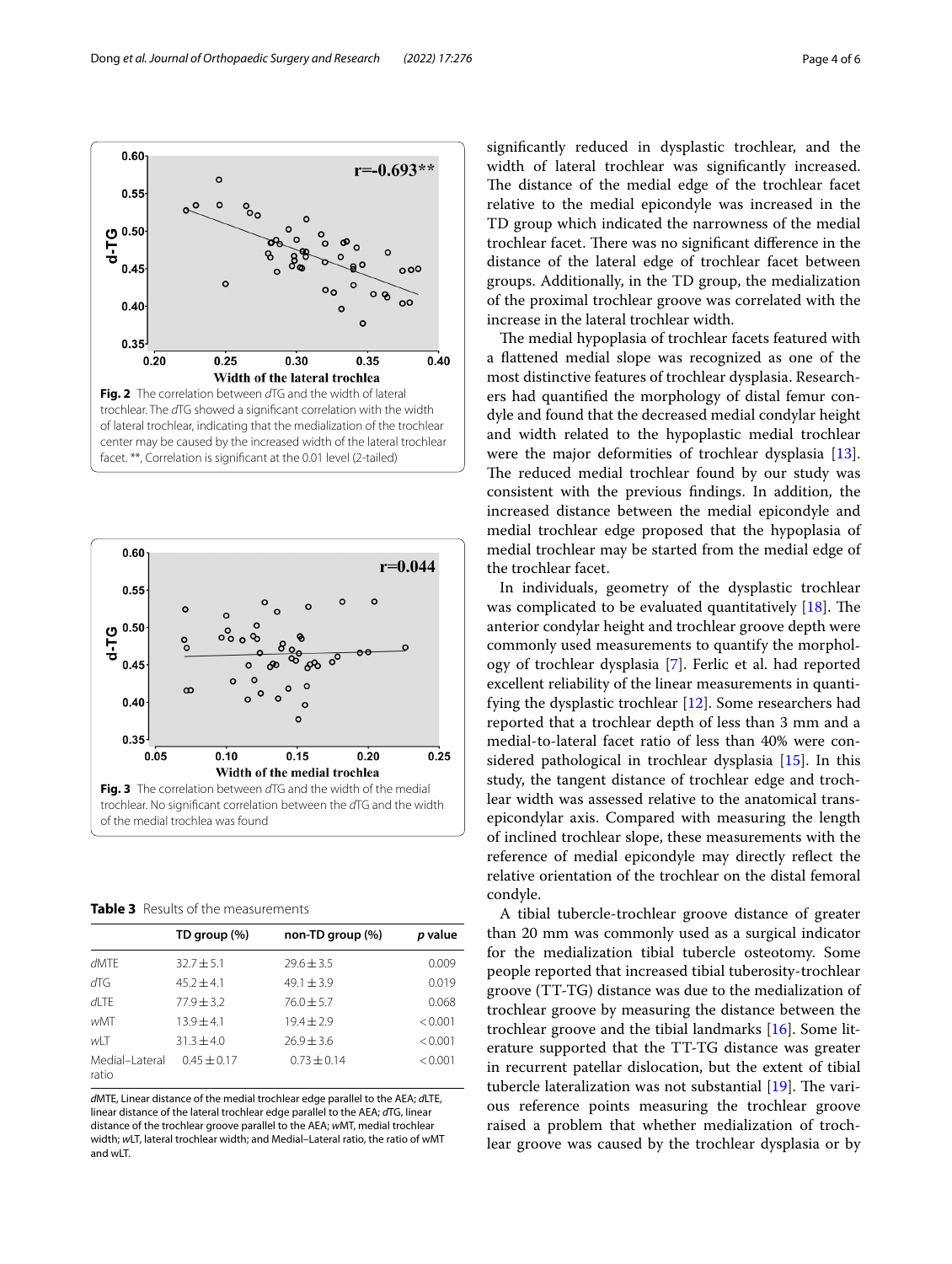the torsion of lower limbs. Studies had reported that degrees of femoral torsion or knee torsion also infuenced the measurement of tibial tuberosity-trochlear groove distance and patellofemoral congruence [[3,](#page-5-1) [20](#page-5-19), [21\]](#page-5-20). Tibial tubercle osteotomy was to transfer the tibia tubercle medially. The deepening trochleoplasty needed to remodel the trochlear groove and oriented the groove laterally. The primary deformities may have crucial influences on whether to perform tibial tubercle osteotomy or trochleoplasty accompanied by medial patellofemoral reconstruction. By using the reference points on the distal femoral condyle, the fndings of our study demonstrated the medialization of trochlear groove in trochlear dysplasia besides the torsional factors.

Morphologically, trochlear dysplasia was featured by irregular surface from the proximal trochlear [\[3](#page-5-1), [22\]](#page-5-21). In this study, the *d*TG was decreased relative to the medial epicondyle indicated that the medialization of the dysplastic trochlear groove. And the lateral trochlear width was increased in the dysplastic trochlear compared with the normal trochlear. Besides these morphological fndings, the present study found a signifcant correlation between the lateral trochlear width and medialization of the trochlear center. Besides, there was no signifcant change in the position of lateral trochlear edge between groups, indicating that the position of lateral trochlear facets was not lateralized. Hence, it was speculated that the medial expansion of lateral trochlear was the reason for the medialization of the proximal trochlear groove in trochlear dysplasia.

The etiology of recurrent patellar instability was multifactorial [\[22–](#page-5-21)[24\]](#page-5-22). Trochlear dysplasia was a major risk factor for patellar instability. The development of trochlear dysplasia was still controversial. Studies had reported that minor changes in trochlear morphology during skeletal growth and indicated that trochlear dysplasia was genetically determined [\[22](#page-5-21), [25](#page-5-23)]. According to the researchers, the dysplastic trochlear could be surgically induced using the animal model of patellar subluxation  $[26, 27]$  $[26, 27]$  $[26, 27]$  $[26, 27]$ . The trochlear bump and distance between the proximal trochlear and distal femoral physis increased with age which indicated the role of acquired factors on trochlear development  $[28]$  $[28]$ . The skeletal growth could be strengthened by applied stress according to Wolf's law  $[29]$  $[29]$ . The increased lateral trochlear in trochlear dysplasia might be associated with increased sliding pressure caused by the lateralized patellar tracking. Hence, the fndings of this study also implied the infuence of mechanical status on the development of trochlear dysplasia.

This study had some limitations. Firstly, this study was a retrospective study. The patients and their matched controls in this study were selected from consecutive cases admitted to our hospital in a limited period. To diminish potential selection bias, additional independent studies were required to validate the fndings of this study. Secondly, this study evaluated the trochlear dysplasia on the proximal part where the patella engaged with the trochlear sulcus at the beginning of knee fexion. Biedert et al. had reported the characteristics of trochlear dysplasia by separating the trochlear into the proximal and distal parts [[30](#page-5-28)]. Further researches on the characteristics of the entire trochlear were needed to reveal the pathological changes of the trochlear. Lastly, although this study had detected signifcant results, based on the average femoral condyle width of 70 mm, medialization of the trochlear groove in these patients was only approximately 3 mm compared with that of the normal trochlear. The results cannot fully explain the increased TT-TG distance in patients with recurrent patellar instability, so a detailed evaluation is needed before surgical treatments.

In conclusion, this study demonstrated that dysplasia of trochlear morphology was related to the reduction of medial trochlear width and increase in lateral trochlear width. The medialization of trochlear groove was signifcantly correlated with the increased width of lateral trochlea.

#### **Abbreviations**

dMTE: Medial edge of medial trochlear facet; dTG: Trochlear groove; dLTE: Lateral edge of lateral trochlear facets; AEA: Anatomical epicondylar axis; ICC: Intraclass correlation coefficient; TT-TG: Tibial tuberosity-trochlear groove.

#### **Acknowledgements**

Thanks for the technical support from the Department of Imaging of the Third Hospital of Hebei Medical University.

#### **Author contributions**

FW contributed to the conception of the study; CD contributed signifcantly to the analysis and wrote the manuscript; LK and KP collected the data and pictures; and CZ and KH helped perform the analysis with constructive discussions. The authors read and approved the fnal manuscript.

#### **Funding**

This study was funded by The National Natural Science Foundation of China (Grant No. 81873983).

### **Availability of data and materials**

All of the data and materials are available.

## **Declarations**

#### **Ethics approval and consent to participate**

The present study was approved by the Academic Ethics Committee of the Third Hospital of Hebei Medical University.

## **Consent for publication**

All patients provided their informed consent for publication.

#### **Competing interests**

The authors declare that they have no competing interests.